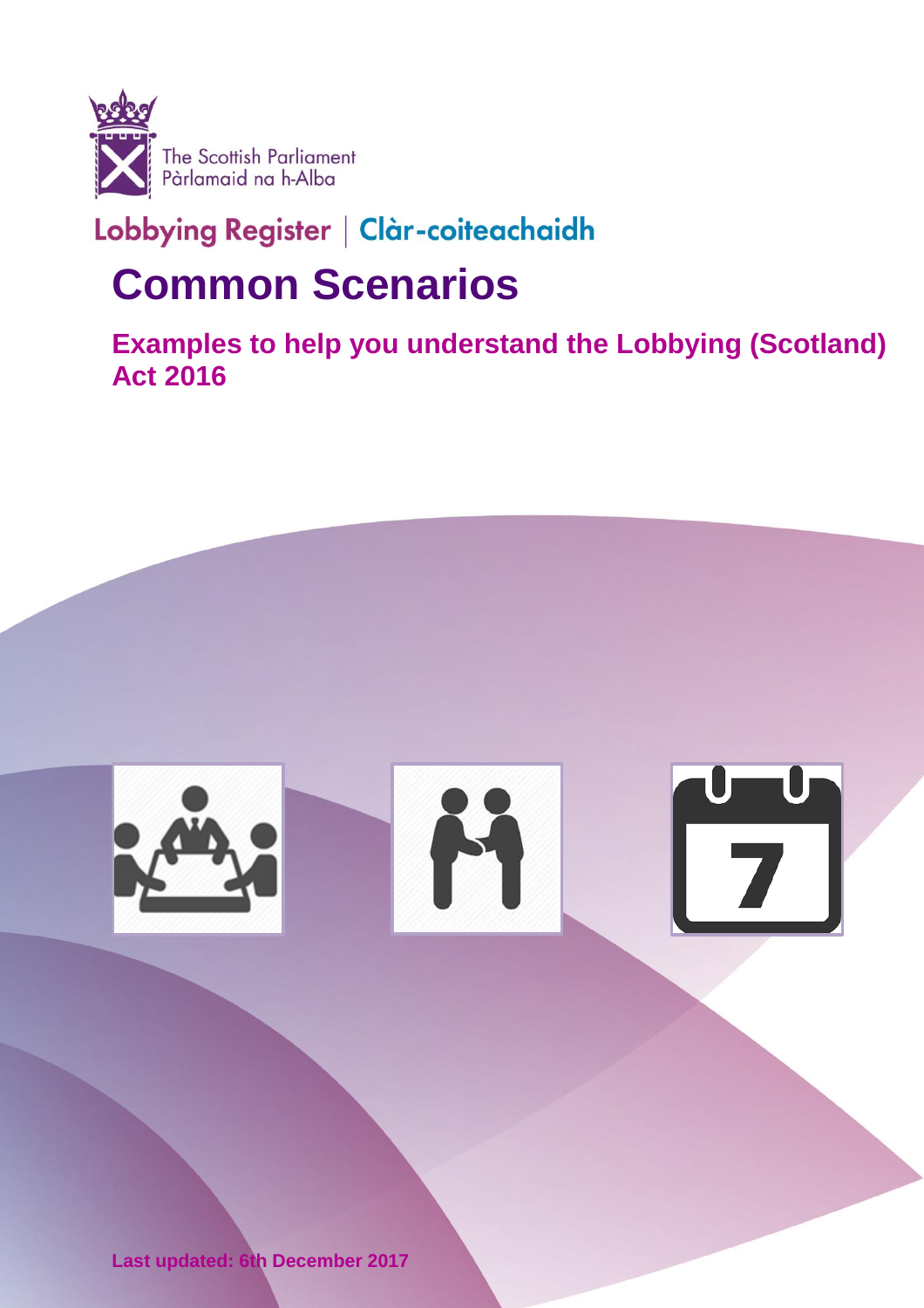#### **Contents**

| Communications made to a Member for constituency or region (MSPs)10 |  |
|---------------------------------------------------------------------|--|
|                                                                     |  |
|                                                                     |  |
|                                                                     |  |
|                                                                     |  |
|                                                                     |  |
|                                                                     |  |
| Communications in relation to terms and conditions of employment17  |  |
|                                                                     |  |
|                                                                     |  |
|                                                                     |  |
|                                                                     |  |
|                                                                     |  |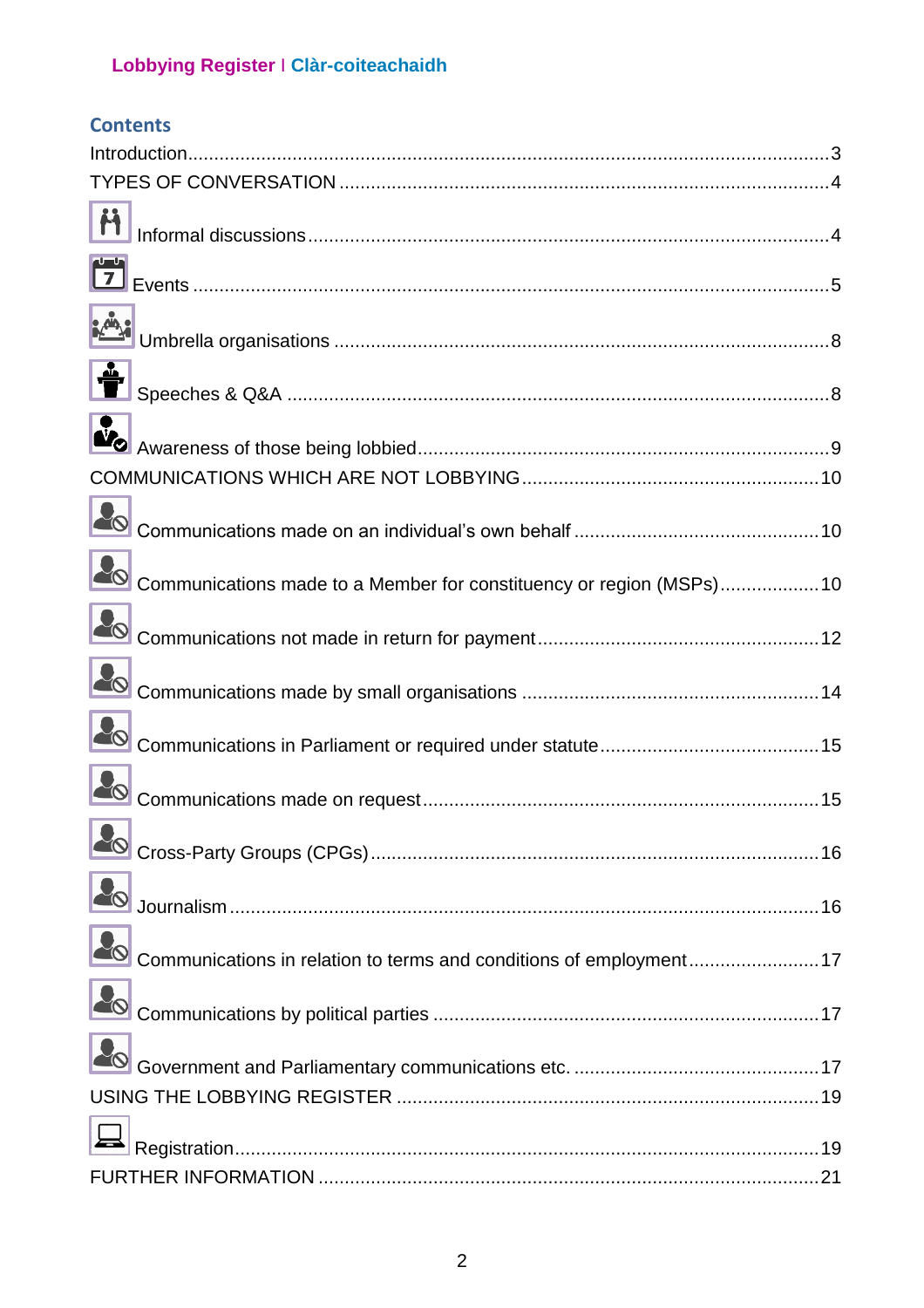# <span id="page-2-0"></span>**Introduction**

The following examples are intended to help you understand activities that could be **regulated lobbying** in relation to the Lobbying (Scotland) Act 2016 (hereafter "the Act").

These examples are based on scenarios raised with us by stakeholders.

The Common Scenarios should not be taken as an absolute guide to determining whether your activities would amount to regulated lobbying. If in doubt you should always consult the Parliamentary Guidance and the Act itself as the core reference points, particularly in more complex situations. You may also wish to contact the Lobbying Register Team for assistance.

However, we hope that the examples set out in this document will help you to refer to a number of situations you may find yourself in where regulated lobbying could take place.

In reading these examples you may also find the following sections of the main [Parliamentary Guidance](https://www.lobbying.scot/SPS/Home/Help) will assist your understanding of what is, and what is not, regulated lobbying.

- The 5 Key Steps to Regulated Lobbying in our Quick Guide section of the Parliamentary Guidance, these steps can help you to further determine whether your discussions are, or are not, regulated lobbying, in terms of the Act.
- Communications which are not lobbying both the Quick Guide section of the Parliamentary Guidance and a further dedicated section (Communications which are not lobbying) set out the 13 exemptions to the Act. Activities within the categories covered by these exemptions are not regulated lobbying, in terms of the Act.

**Lobbying Register Team** The Scottish Parliament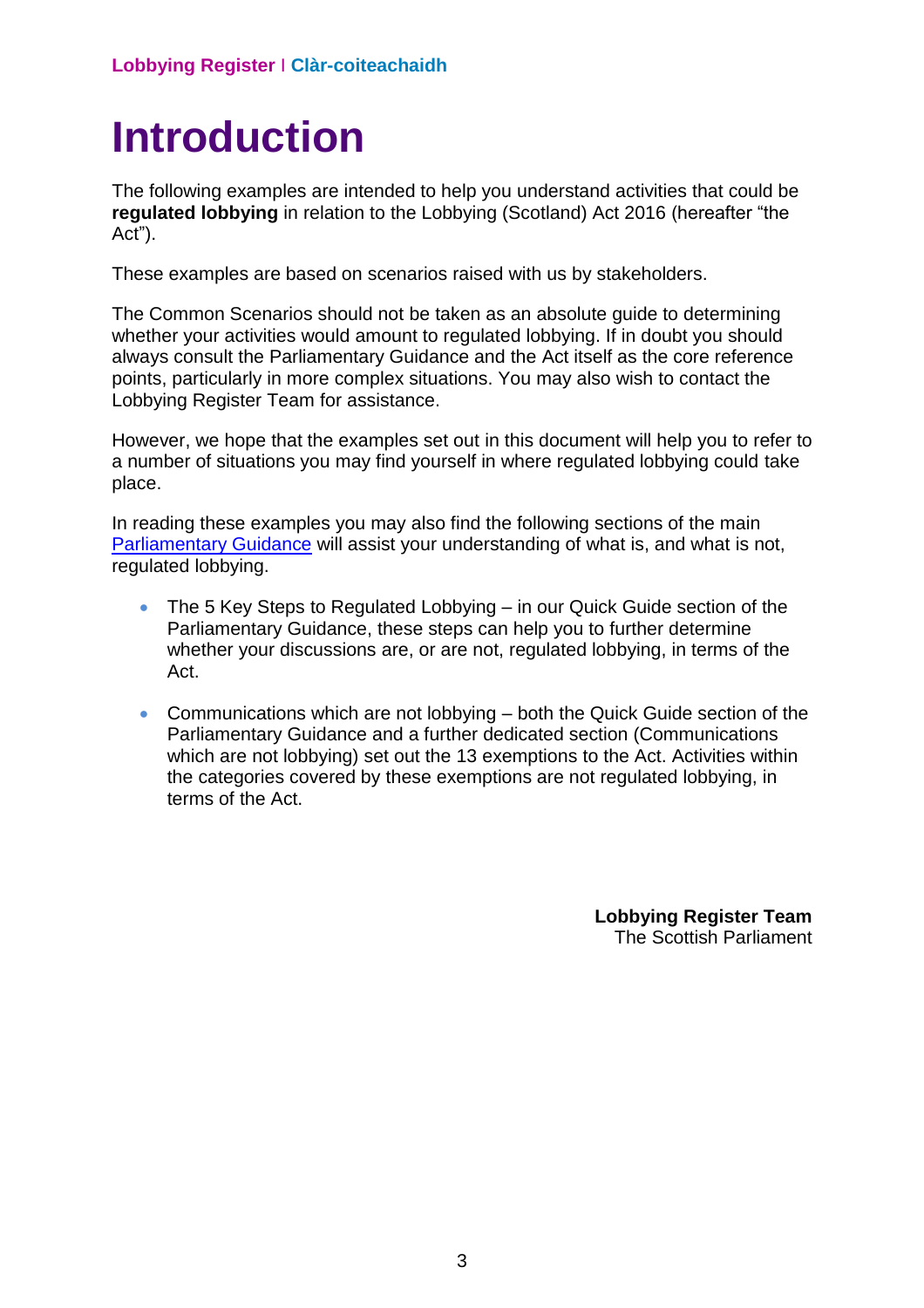### <span id="page-3-0"></span>**TYPES OF CONVERSATION**

<span id="page-3-1"></span>

I know the Act applies only to face-to-face discussions but I used video-conferencing technology to lobby a Scottish Minister. Does this count as regulated lobbying?

Yes. Regulated lobbying applies to oral communications, made face-to-face to MSPs and to the Scottish Government's Ministers, Scottish Law Officers, Special Advisers and Permanent Secretary. This can be in person or by any form of video-conference where the device allows participants to see and hear each other.

I am confused as I have to report my lobbying activity differently in other countries. Do I have to declare letters and other items?

No. The Act does not apply to any type of communication other than face-to-face. So, regulated lobbying does not include emails, letters, tweets, phone calls, etc.

I work for an organisation/company and have met a Scottish Government Special Adviser recently to discuss an issue of concern in which they have a policy interest. I am aware this discussion must be recorded as regulated lobbying. However, we also discussed wider issues that are not within the Scottish Government's remit – do I report those too?

No, unless you feel it will add context and help to make sense of your Information Return. Regulated lobbying applies only to discussions about [Scottish Government](http://www.legislation.gov.uk/asp/2016/16/section/2/enacted)  [or parliamentary functions](http://www.legislation.gov.uk/asp/2016/16/section/2/enacted) as defined in the Act. You must record any lobbying that relates to those functions.

I work for an organisation/company and I bump into an MSP in the street – we are already well acquainted. The conversation turns towards work related issues. Is this regulated lobbying?

It depends on the conversation. Significantly, the Act does not limit where or when regulated lobbying may take place and takes a broad view of what lobbying activity is.

So, any (paid) individual meeting an MSP, Scottish Government Minister, Scottish Law Officer, Special Adviser or the Permanent Secretary could be engaged in regulated lobbying, regardless of the occasion or informality of the situation.

Check the **5 Key Steps** in the parliamentary guidance to determine your specific situation and review the list of exemptions to the Act.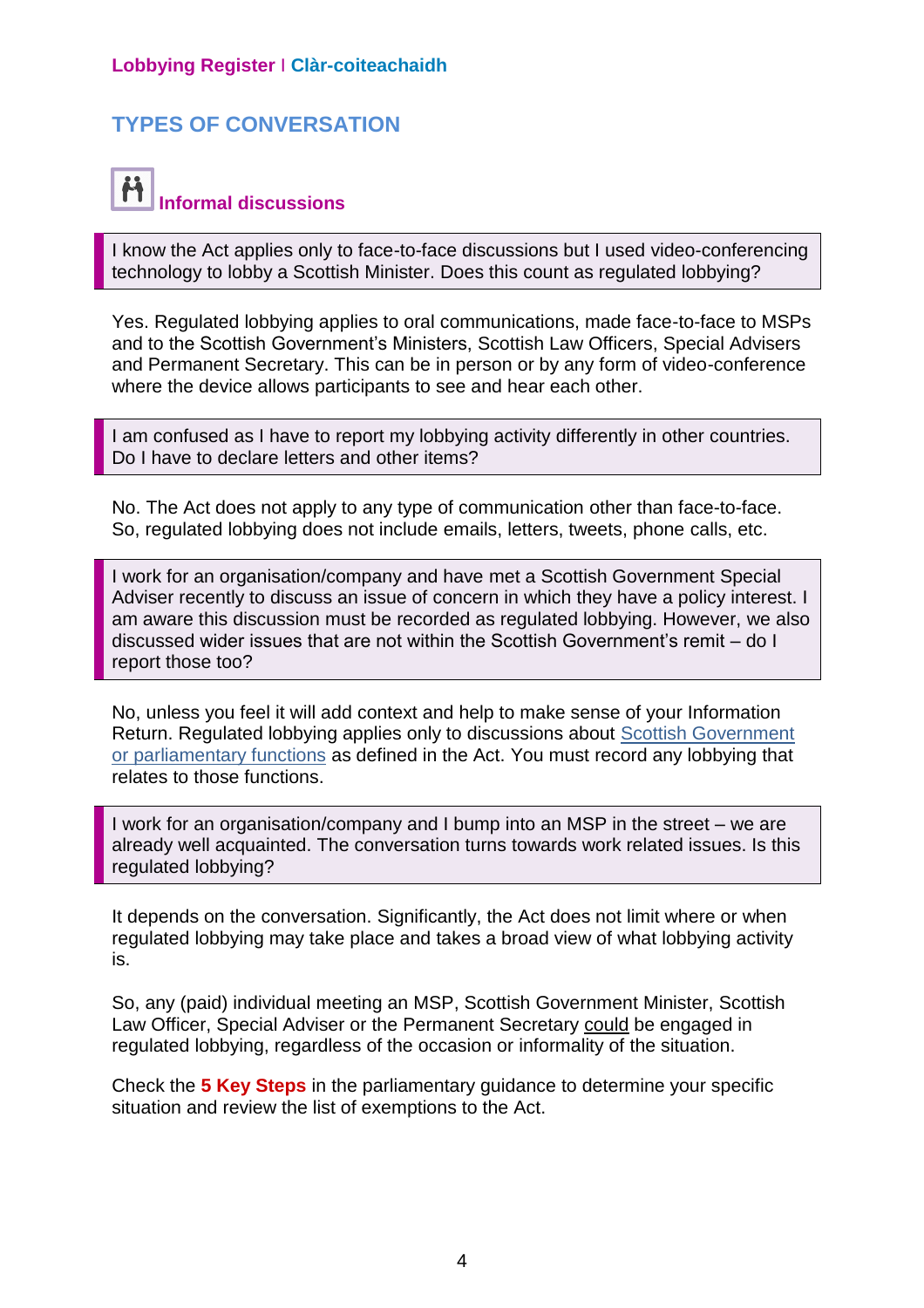I am a paid employee for an organisation/company and I sat next to the Scottish Government's Permanent Secretary at a dinner I attended. We had a discussion about issues related to my organisation/company. Is this regulated lobbying?

It depends on the conversation. As mentioned in the example above, you could be engaged in regulated lobbying, regardless of the occasion or informality of the situation.

Check the **5 Key Steps** in the parliamentary guidance to determine your specific situation and review the list of exemptions to the Act.

I play sport regularly with an MSP and they ask me how work is going? We have a discussion about what I am doing just now. Is this regulated lobbying?

Again, you could be engaged in regulated lobbying, regardless of the occasion or informality of the situation. Check the **5 Key Steps** in the parliamentary guidance to determine your specific situation and review the list of exemptions to the Act.

<span id="page-4-0"></span>

I am arranging an event at the Scottish Parliament, with a big guest list, including MSPs. How should I handle the event in terms of regulated lobbying?

Events arranged within the Parliament are not part of formal parliamentary proceedings, so communications that take place in this context are not exempt from the definition of regulated lobbying. Such events are likely to be attended by MSPs and Scottish Ministers (and perhaps the Scottish Government's Permanent Secretary or Special Advisers).

If you are arranging such an event, you must make sure all of your (paid) employees or other office holders attending the event are aware of the need to remember (and report back) any conversations relevant to your own organisation which meet the **5 Key Steps**.

Your organisation should then record each instance on the Lobbying Register via separate Information Returns. You are not responsible for recording communications made by other guests who are not paid representatives of your own organisation.

I was invited to attend a Scottish Parliamentary event hosted by another organisation which is not my employer. I had conversations with a number of MSPs and a few Scottish Government Ministers, some of whom I know very well. Do I need to record these on the Lobbying Register?

It's possible that you have engaged in regulated lobbying if you have discussed Government or parliamentary functions with the individuals identified by the Act and you were doing so in your capacity as a paid employee.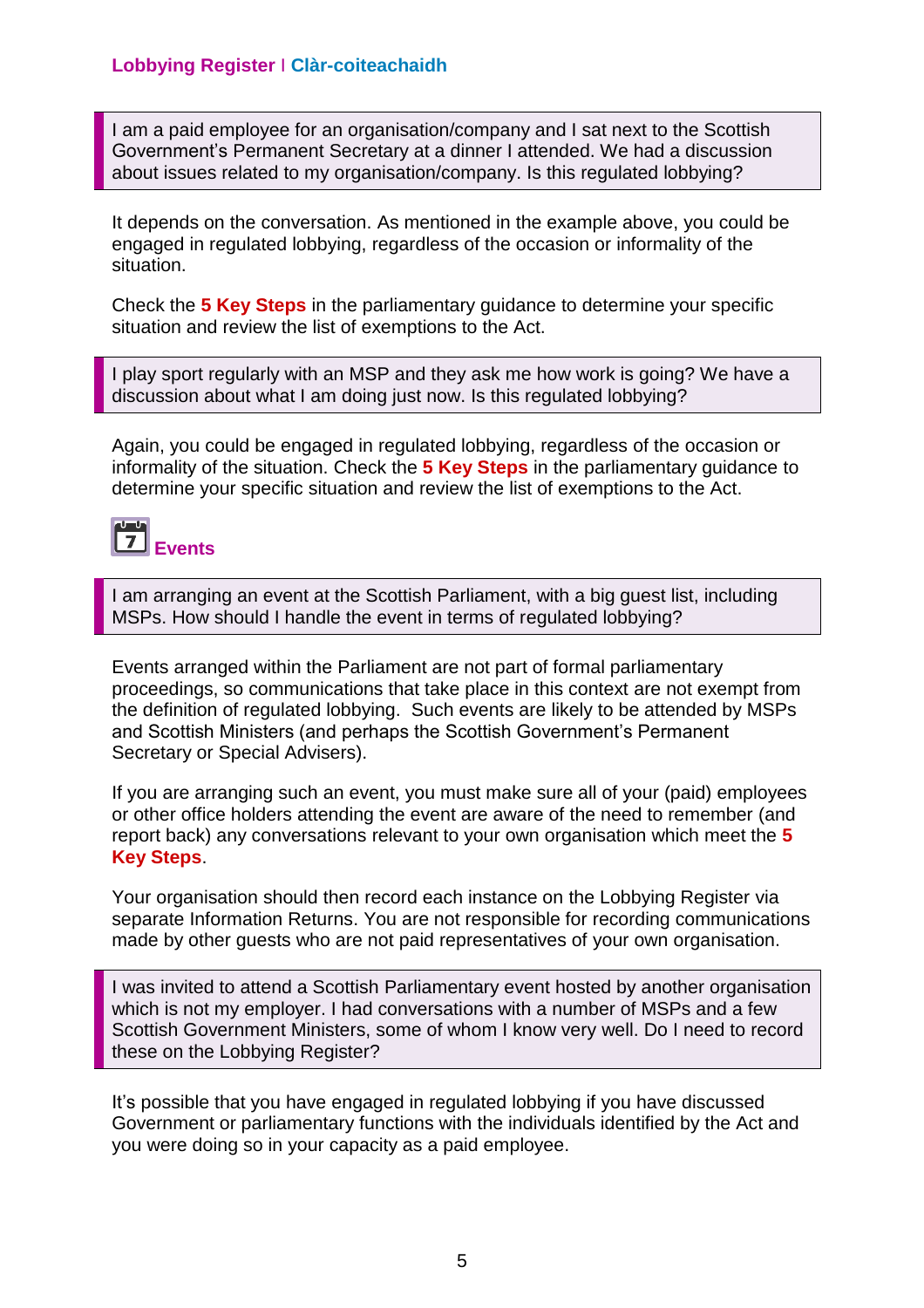Check the **5 Key Steps** in the parliamentary guidance to determine your specific situation and review the list of exemptions to the Act.

I was invited to attend a Parliamentary event by parliamentary staff. Because I was invited, does that mean I can't be engaged in regulated lobbying?

It depends on the nature of the event you are invited to. There is an exemption within the Act for discussions if they are part of formal proceedings (e.g. during a formal Committee meeting).

The reason for this exemption is that formal proceedings are already recorded in full and published online in the Parliament's Official Report, or are recorded by means of a published agenda and minute of the proceedings, so additional reporting on the Lobbying Register is not required.

Communications at any other type of parliamentary event are not exempt and could amount to regulated lobbying under the Act.

I attend a number of Scottish political party conferences for promotional reasons. I speak to a large numbers of MSPs (and at one conference some Scottish Ministers and Special Advisers). As these are political events, do I need to register any of this activity on the Lobbying Register?

Party conferences are not specifically exempted from the Act. Such events should therefore be treated in the same way as any other types of face-to-face contact with MSPs, Ministers and Special Advisers.

I am a consultant paid to represent a range of companies and organisations. I am often involved in the arrangements for meetings to discuss issues with MSPs and Scottish Ministers which will be covered as regulated lobbying; however I very rarely attend the discussions. What do I need to register?

Only those individuals who make a communication need to be recorded on the Lobbying Register. However, if you engaged in lobbying during face-to-face contact with an MSP or Minister when setting up a subsequent meeting then that should also be recorded on the Lobbying Register.

I am a consultant and I am often paid to participate in regulated lobbying on behalf of my clients. If I attend a meeting with my clients, where I engage in regulated lobbying with them, do we both have to record details of this meeting on the Lobbying Register?

As with above, those who participate in meetings where regulated lobbying takes place need to record those details on the Lobbying Register. In this case, as you are not included in any part of your client's registration details (i.e. you are not directly employed by the client) you also need to record your own activity on the Lobbying Register.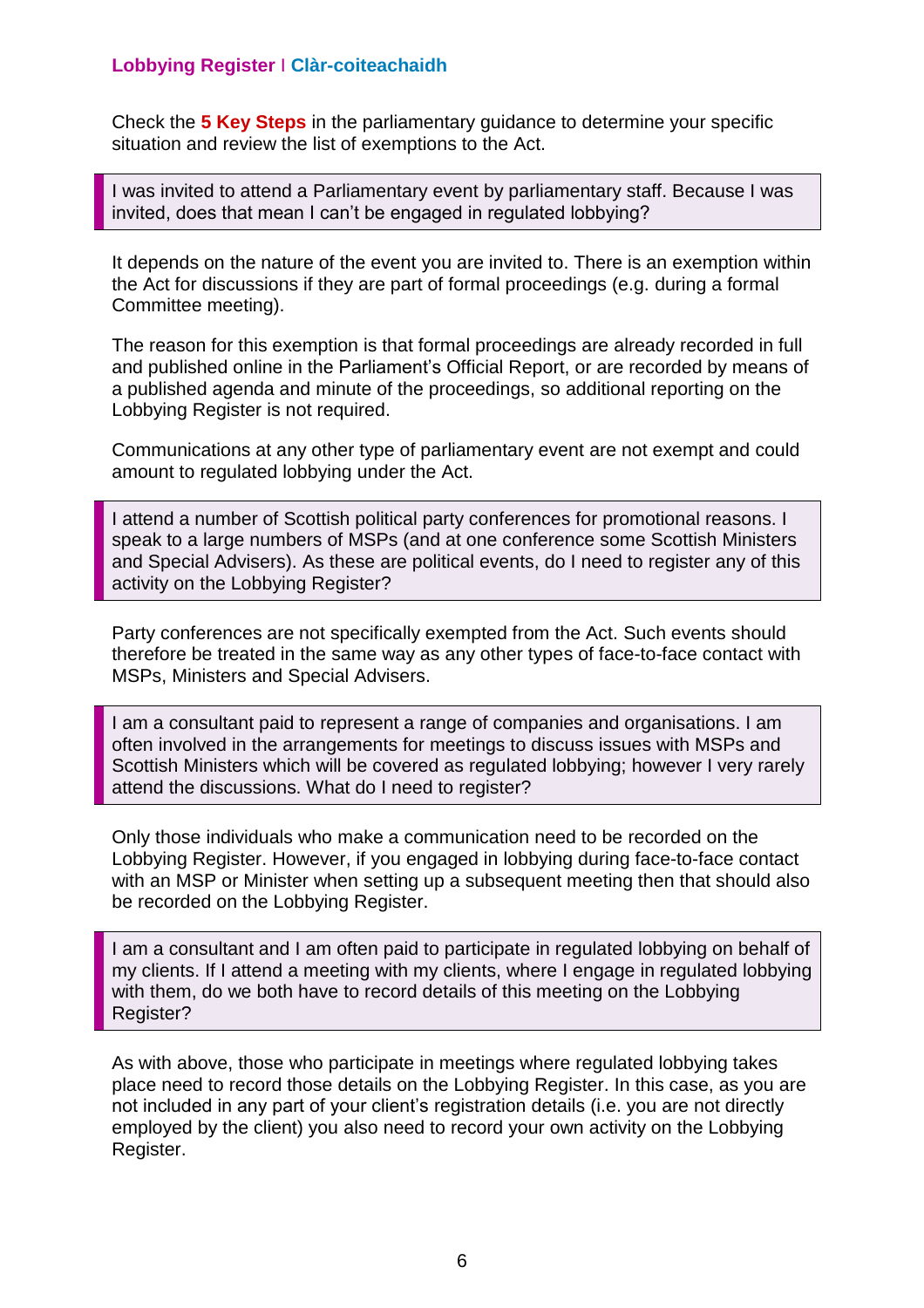My organisation has invited a Scottish Government Minister to visit our workplace. During the visit they meet a range of our staff, from those who work on our shop floor to our Chief Executive and board members. How does regulated lobbying work under these circumstances?

To be considered as regulated lobbying any face-to-face discussion with the Minister would have to meet the **5 Key Steps** in the parliamentary guidance. As this guidance makes clear, not every conversation that takes place would be regulated lobbying. For example, staff simply answering questions from a Minister about their role or what it is like to work for the organisation are very unlikely to touch on Government and parliamentary functions.

However, other discussions during the visit may well be regulated lobbying, under those same conditions. For example, if the Chief Executive or other paid representatives raise issues that relate to the functions of the Scottish Government, such as possible funding support or concerns they have about skills training. If you are arranging such a visit, you will want to make sure that those staff likely to engage in such discussions are aware of their responsibilities and report back any relevant conversations for recording on the Lobbying Register.

I spoke with a number of MSPs at an event at different times during the evening. As I was discussing the same issue on behalf of my organisation can I just submit one Information Return?

No. The Act specifies that an Information Return has to be submitted for "each instance" of regulated lobbying. If you were having a collective discussion with a number of MSPs, then that can be considered as one instance. Otherwise separate discussions with individual MSPs would require separate returns. This takes into account that although the subject matter may be common, no two conversations are exactly the same. The Lobbying Register does however allow you to use a previous Information Return (either one of your 'saved' draft returns or a return already submitted) as the basis for another Information Return. This copy can then be amended appropriately before submitting.

I work for a national organisation which represents companies from across Scotland. I often arrange visits to the local companies we represent by writing to or phoning MSPs and Ministers, however I don't attend the visits. I need to know who should record these activities on the Lobbying Register.

To be considered regulated lobbying the communication has to be face-to-face. So, setting up such visits would only need to be recorded on the Lobbying Register if the arrangements were made through a face-to-face meeting or video-conference with the MSP or Scottish Minister concerned and the discussion constituted regulated lobbying.

The companies concerned may need subsequently to record the visit, if other exemptions did not apply (e.g. communications made to a member for constituency or region, covered further below). In those cases, check the **5 Key Steps** in the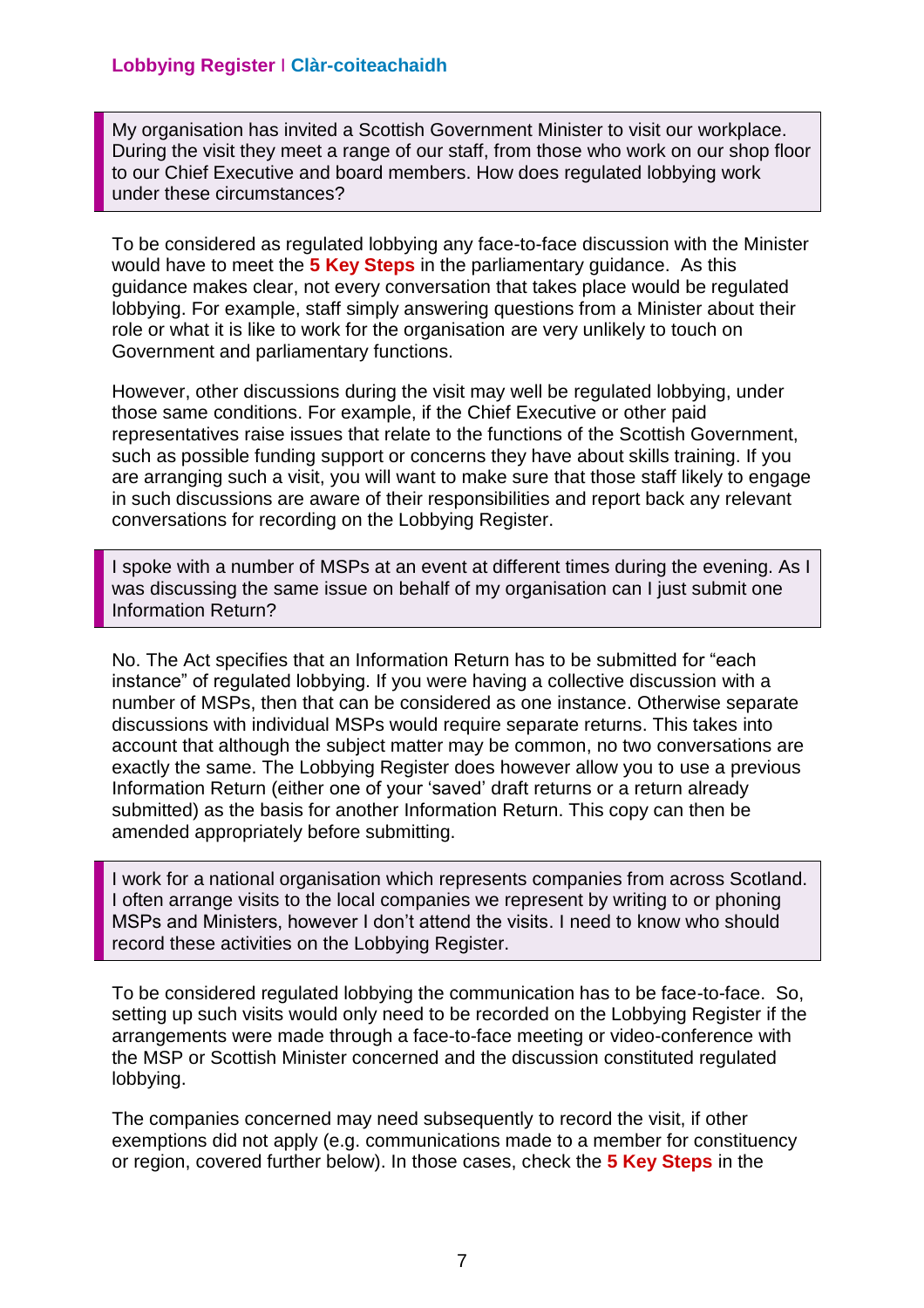parliamentary guidance to determine the specific situation and review the list of exemptions to the Act.

# <span id="page-7-0"></span>**Umbrella organisations**

I participate on a group which represents a number of other organisations and they all agree I can lobby on their behalf. Who should register?

If the group or network has a formal status (e.g. the group or network is formally constituted and, for example, provides you with a salary) then that group or network should register. However, if a group or network has no formal status (e.g. it is an informal coalition created to campaign on a particular issue), it will not be able to register.

In those circumstances you would record your activity with reference to the relevant registered organisation that provides you with payment. To ensure transparency and searchability on the Lobbying Register, you can add details in the description section of your Information Returns explaining your role and the group or network you are representing.

The same would apply to any other members of the group who may participate with you when lobbying – they would record activity through their registered employer and they can also make reference to the group/network in the description section of the relevant Information Return.

# <span id="page-7-1"></span>**Speeches & Q&A**

I am making a speech at an event. I note regulated lobbying can occur in any situation where an MSP, Scottish Government Minister, Special Adviser or Permanent Secretary may be present. It's likely that some of these people may be in the audience. Does this mean I need to record my speech as regulated lobbying?

Speeches (or any other face-to-face activities) are not exempt under the Act.

Whether your speech, or a part of your speech, amounts to regulated lobbying will depend on the particular circumstances. One factor would be whether anything in your speech is targeted at (say) an MSP in the audience; this would point towards that part of the speech being registrable.

Check the **5 Key Steps** in the parliamentary guidance for more information.

I was invited along to a Q&A session, chaired by a Scottish Government Minister. I asked a question of the Chair. Do I need to record this on the Lobbying Register?

Possibly. The Act does not specifically define Q&A sessions (or any other face-toface activities) as exempt. In terms of this example, asking a question directly of a Minister may be regulated lobbying.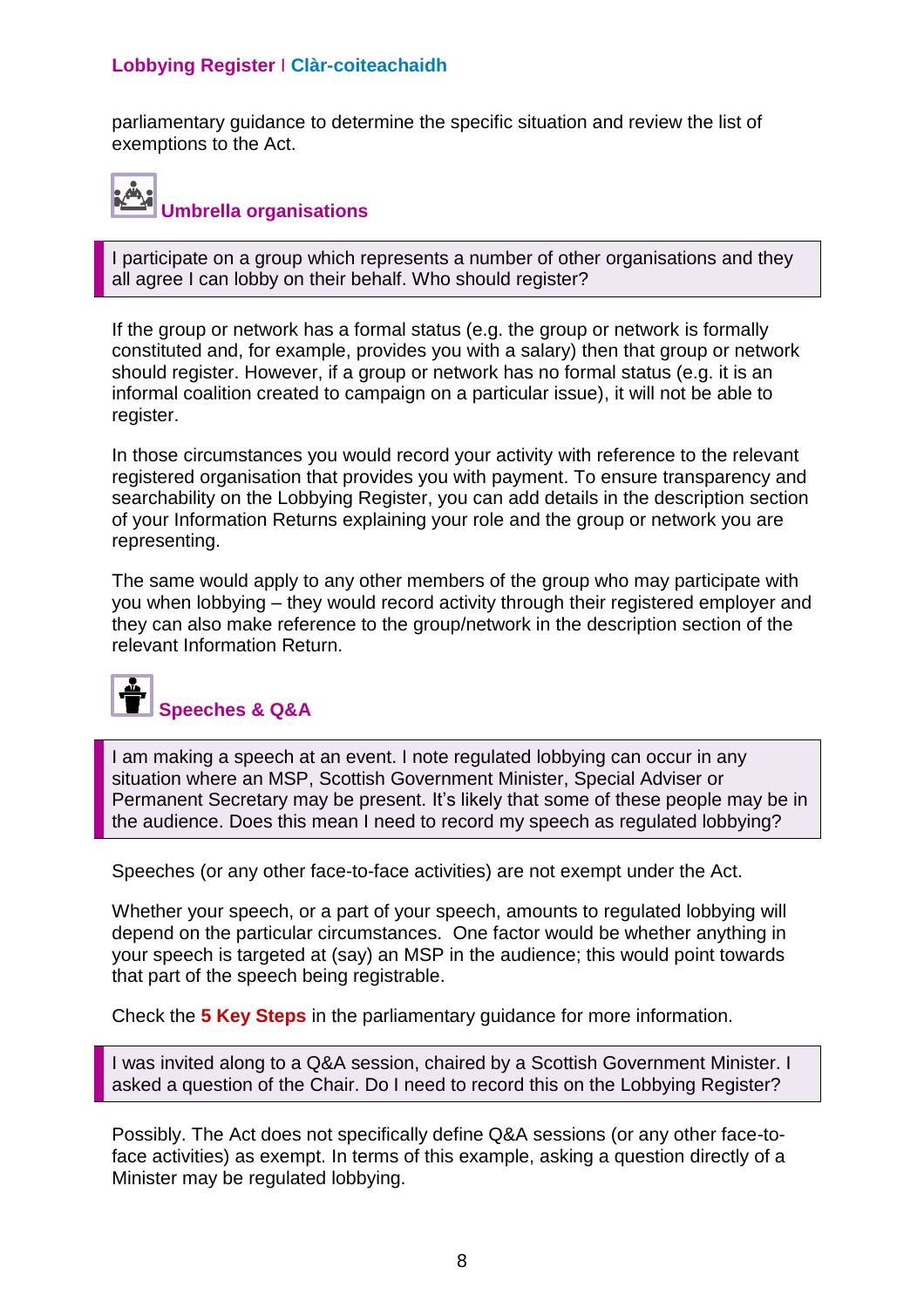Check the **5 Key Steps** in the parliamentary guidance to determine your specific situation and review the list of exemptions to the Act.

<span id="page-8-0"></span>

What if I didn't know I was talking to an MSP, etc.?

MSPs and the Scottish Government's Ministers, Special Advisers and Permanent Secretary are fully aware of the legislation and the obligations placed on those who lobby them. As such, many will aim to identify themselves in more informal situations where it may not be obvious what their position is (e.g. events, conferences, etc.).

The parliamentary guidance has links to existing web pages which will help you to identify MSPs and the Scottish Government's Ministers and Permanent Secretary. A link is also provided to the names and roles of current Special Advisers.

### $\binom{1}{k}$ **More information** Further information relating to the topics covered above is contained in the following chapter of the Parliamentary Guidance: • [Types of Conversation](http://www.scottish.parliament.uk/gettinginvolved/105978.aspx)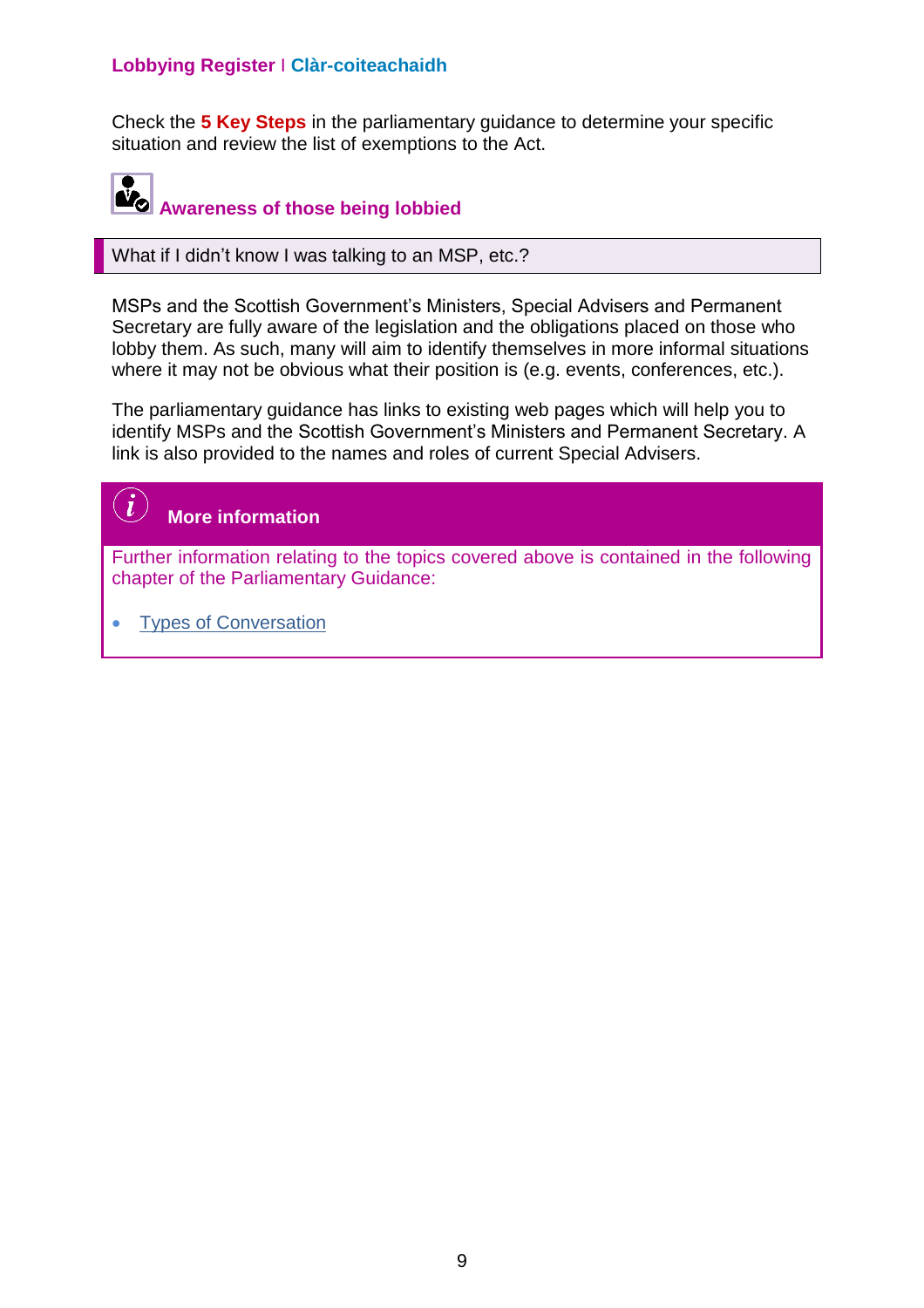### <span id="page-9-0"></span>**COMMUNICATIONS WHICH ARE NOT LOBBYING**

## <span id="page-9-1"></span>**Communications made on an individual's own behalf**

I have my own personal views about issues which I want to raise which overlap with my role as a lobbyist, given the wide range of activities I cover. Where is the line drawn?

If you are paid to lobby then all face-to-face discussions you have in that paid lobbying role may be considered as regulated lobbying. This does not prevent you from approaching an MSP or Minister in a personal capacity to raise other issues in the same way as any other individual, but this must be distinct from your paid role. The onus is on you to determine whether you are raising matters that affect your employer – regardless of whether they overlap with your own personally held views.

<span id="page-9-2"></span>**Communications made to a Member for constituency or region (MSPs)**

This exemption does not apply to MSPs who are also Scottish Government Ministers.

I have invited our local MSP, who also happens to be a Scottish Government Minister, to visit our local outlet/workplace to understand better the work we do. Is this sort of local activity exempt from regulated lobbying?

Normally, this type of engagement with your local MSP would be covered by this exemption. However the Act does not exempt local MSPs who are also Scottish Government Ministers. This was on the basis that even local issues raised with that category of MSP could relate to the collective responsibilities of Ministers in the Scottish Government and therefore require full transparency.

It is therefore possible, in this example, that regulated lobbying could take place. Check the **5 Key Steps** in the parliamentary guidance to determine your specific situation and review the list of exemptions to the Act.

We have asked along our local MSP to open our new premises. What do I need to know?

As mentioned in the example above, this type of contact with a constituency or regional MSP would be exempt, as long as the MSP is not also a Scottish Government Minister.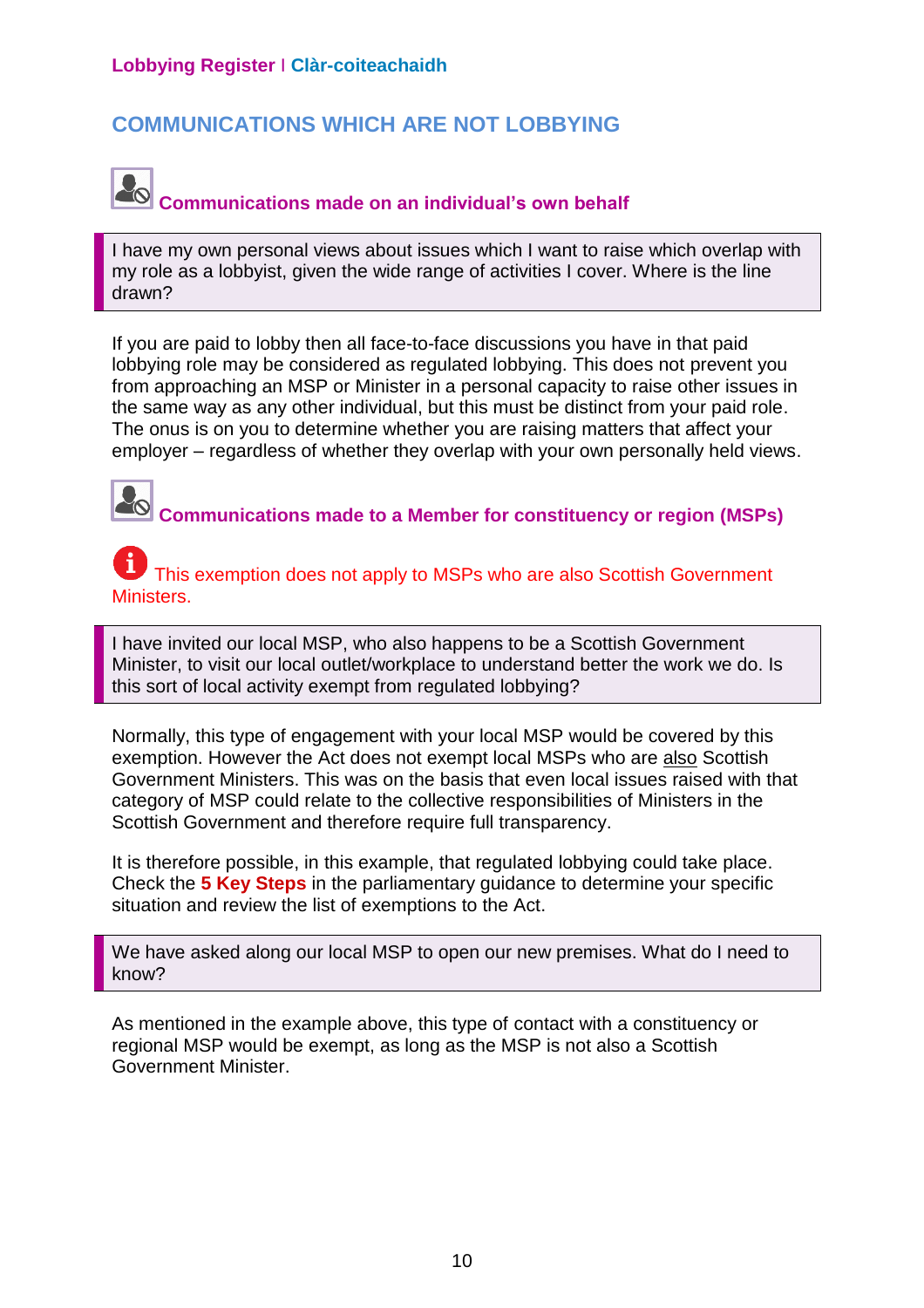Our company/organisation is represented in many areas across Scotland. How can we figure out what is regulated lobbying and what is not?

If your local presence in an MSP's constituency or region is not obvious, you should consider whether your activities are, in the specific wording of the Act, those which are "ordinarily carried on" in that local area. The intention of the exemption is to ensure genuine communication between local businesses or organisations and constituency or regional MSPs does not need to be registered.

I work for a national charity. My organisation operates a number of shops in various different constituencies and regions across Scotland. How does the exemption affect what my organisation is required to register?

The exemption for *Communications made to member for constituency or region* means that communications which would otherwise be regulated lobbying do not need to be registered if made to an MSP representing a constituency or region in which any of the following are situated:

- a place where your organisation's business is ordinarily carried on,
- a place where your organisation's activity is ordinarily carried on, or
- your personal residence

In this example, that means communication about any matter (not just local issues) made to a constituency or regional MSP representing an area in which the organisation has a shop does not meet the definition of regulated lobbying and does not need to be registered.

However, if the MSP is also a Scottish Government Minister then this exemption doesn't apply and the communication may need to be registered.

The exemption would also not apply if you were making a communication on behalf of a third party i.e. an individual or organisation other than your own.

I work for a company based in one Scottish Parliamentary constituency or region but I actually live in a different constituency or region. Am I free to lobby my own local MSPs on behalf of my company which is not based in this constituency or region?

Yes, the exemption does extend to communications you make to representatives of the constituency or region in which you reside. This exemption applies even though you are acting on behalf of your employer, whose business is located elsewhere.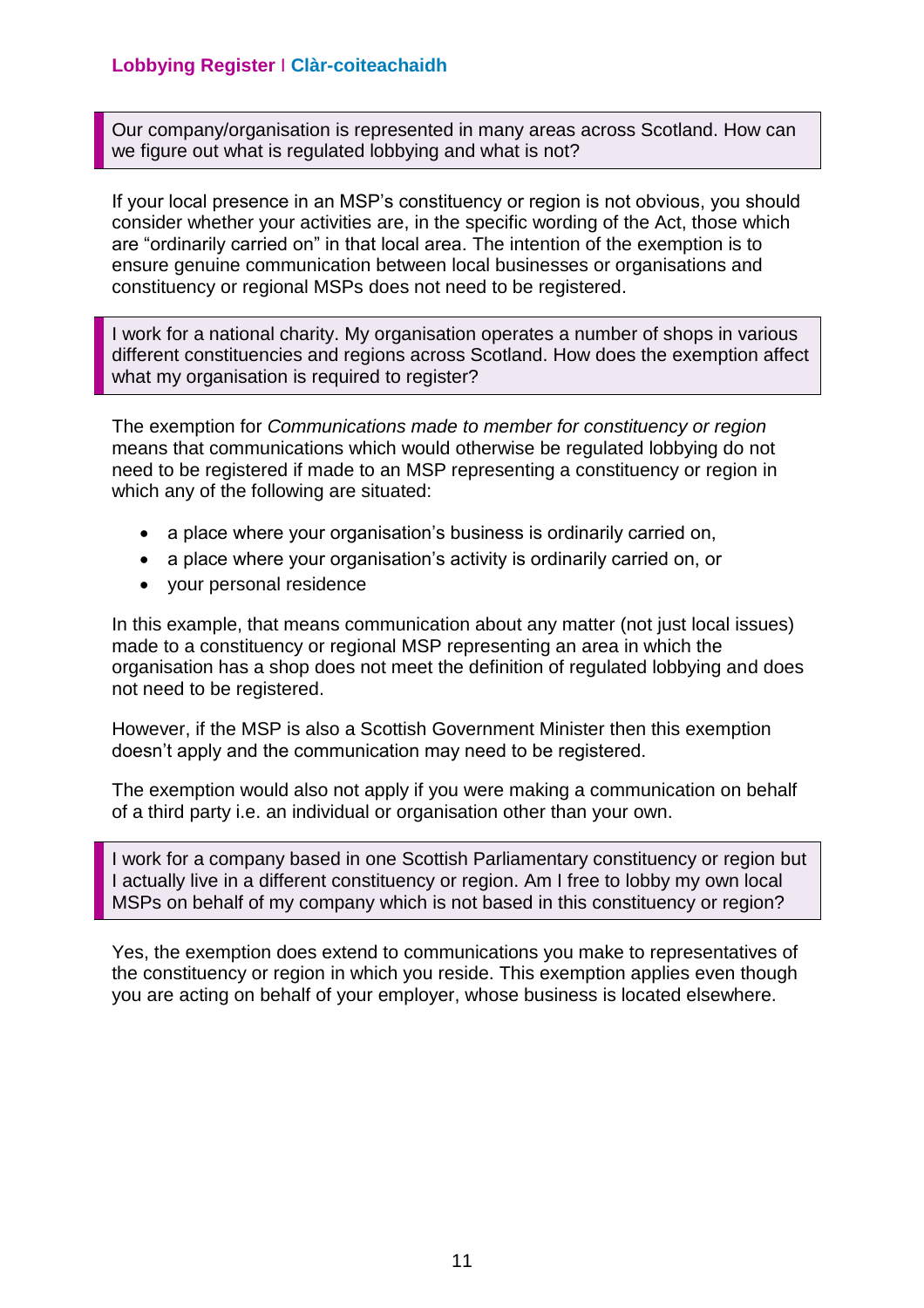I work for a local charity which provides debt advice and assistance to individuals. If I meet with the constituency MSP or one of the regional MSPs for the area in which my organisations operates is that communication exempt?

If you are communicating on behalf of your organisation and not on behalf of a third party (e.g. a client) then the communication may be exempt. However, if the MSP is also a Scottish Government Minister then this exemption doesn't apply and the communication may need to be registered.

Importantly, the *Communications made to member for constituency or region* exemption doesn't apply if you are making the communication on behalf of someone else. So, if you are raising the case of a client with an MSP you may need to register the communication unless another exemption applies. Check the **5 Key Steps** in the parliamentary guidance to determine your specific situation and review the list of exemptions to the Act.

I work for a locally based public affairs company and lobbied a local MSP alongside a client company also based in the area. I understand that as a local company they don't need to record this discussion. As we are also based locally, do we need to record this?

Yes. The exemption doesn't apply if you are acting on behalf of a third party. In this example you were lobbying on behalf of your client company.

I work for a company and met my local MSP on a visit to the Scottish Parliament, not actually in the constituency/region. We also discussed a very wide range of topics of interest to my company, not just local issues. Would I have to register any of this discussion?

No. The exemption applies wherever the conversation takes place and regardless of the topics being discussed.

<span id="page-11-0"></span>

I note the Act says regulated lobbying is for payment "of any kind" regardless of whether payment is made "directly or indirectly for making the communication". Some time ago I received a small gift from an organisation of which I'm a member and I have very rarely lobbied on their behalf. Does such a small gift, given a number of years ago, count as payment?

It's possible. The Act does not specify any minimum level of payment. As such, payment can include gifts, regardless of their value.

Any gifts received before the Act came into force would not be relevant, however anything accepted since 12 March 2018 could be. Consider carefully the reasons for which you have accepted any gifts or payment in kind, as it is possible a complaint could be made that you received payment for lobbying and did not record this.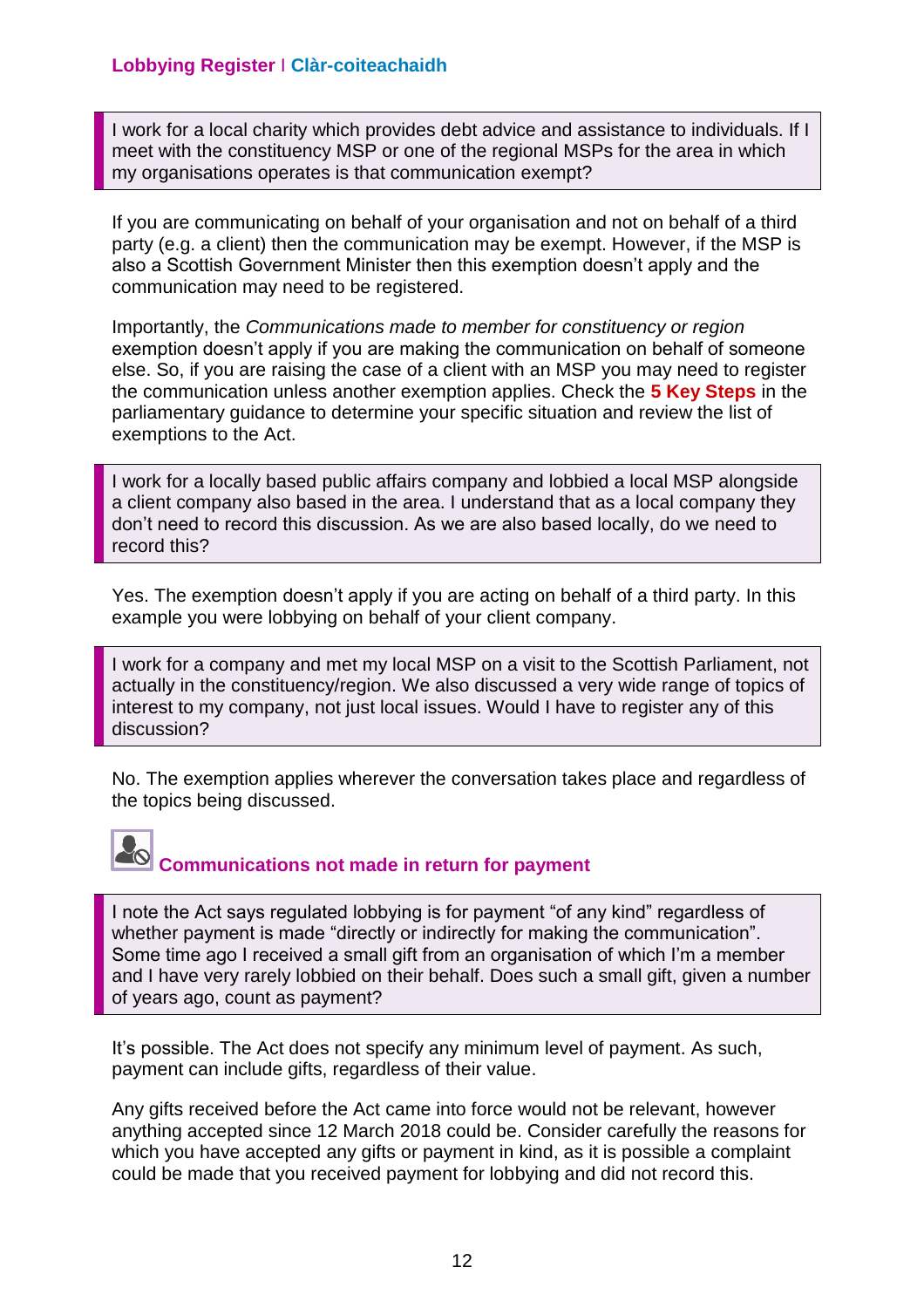We invited an individual who has carried out a project/received money from our organisation, but who is not employed by us, to a parliamentary reception. Would their participation at the event, when highlighting the work they carried out on our behalf, be viewed as regulated lobbying?

The Act includes payments of any kind, directly or indirectly, relating to the lobbying. The individual would therefore have to register this, unless another exemption applies. You may wish to make this clear to the individual concerned.

As an organisation we sponsored a think-tank report, which we then used to lobby MSPs. How does that affect both the think-tank and our organisation in terms of regulated lobbying?

Your organisation must record any regulated lobbying, whether based on the report or not. The think tank does not appear, from the example, to have carried out any lobbying at all, let alone regulated lobbying.

We have an honorary representative for our organisation, which is an unpaid position. They occasionally help us to lobby by attending meetings with MSPs and Ministers and providing their input at those meetings. Do I record their attendance at these meetings if they are unpaid?

You can, if you wish. If unpaid representatives attend discussions with any paid representative, then that unpaid representative can be included in the Information Return under the box 'Name of the individual who made the communication', if you wish.

I am a consultant and I have attended a meeting with my client, during which regulated lobbying took place. I have not charged my client for that part of my service however. Do I record my attendance, even though I chose not to take payment?

The Act includes lobbying where there is direct or indirect payment. You should register any activity when you participate in regulated lobbying where there is an overall financial relationship between you and your client.

I volunteer for a large national charity and raise issues with MSPs and Ministers from time to time. Do I have to register?

No. The activity you are carrying out is not regulated lobbying if you do not receive payment for your services.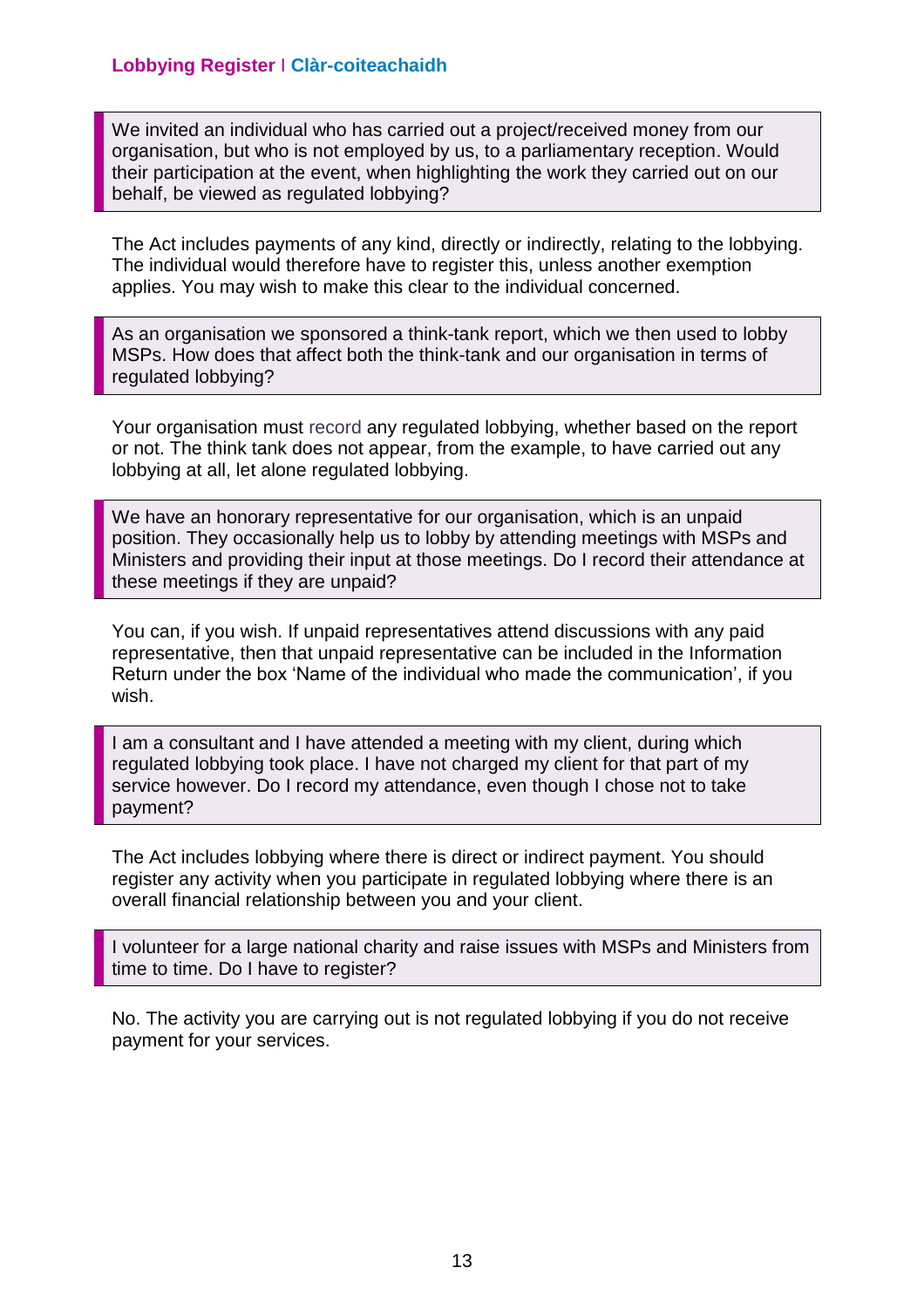# <span id="page-13-0"></span>**Communications made by small organisations**

We are a small charity, with fewer than 10 employees. However, I see the exemption for small organisations does not cover 'representative bodies'. Do we have to register?

No, unless you are a representative body.

The aim of the exemption is to relieve small organisations from the burden of registration. Whilst many small charities will lobby to promote the aims and purpose of their members and supporters, this does not necessarily mean the charity is a 'representative body'.

Representative bodies are those organisations constituted with a core purpose of representing the interests of other people. If your organisation does not actively seek, consider and promote the views of your members or supporters it would not be a representative body and you should not register.

Your governing document and/or other founding documentation may help you to determine whether the organisation is constituted in a way that fits the description of a representative body described above.

We are a small organisation with 7 full-time employees, 3 part-time employees and several paid directors and paid trustees. The Act says we are exempt if we have "fewer than 10 full-time equivalent employees". We have engaged in lobbying with a Scottish Minister about an issue relevant to us. How do we work out if this needs to be recorded on the Lobbying Register?

The Act provides a formula to work out whether this exemption applies – in the [schedule at paragraph 9.](http://www.legislation.gov.uk/asp/2016/16/schedule/paragraph/9/enacted)

(a) find the total number of hours worked by all the employees of the person in the 28 days ending with the date on which the communication was made,

(b) divide that number by 140.

In the example above you would count all hours worked in 28 days ending with the date of the lobbying. That would be for:

- 7 full-time employees (e.g. 35 hours worked x 21 days worked = **735** hours)
- 3 part-time employees (e.g. 17 hours worked x 21 days worked = **357** hours)
- any additional hours worked by any employee, director (including shadow director) or other office-holder, partner, member or paid trustee of the company (e.g. total hours for the paid directors and trusts = **27** hours).
- $\bullet$  Total is 1119 hours  $\div$  140 = approx. **8.**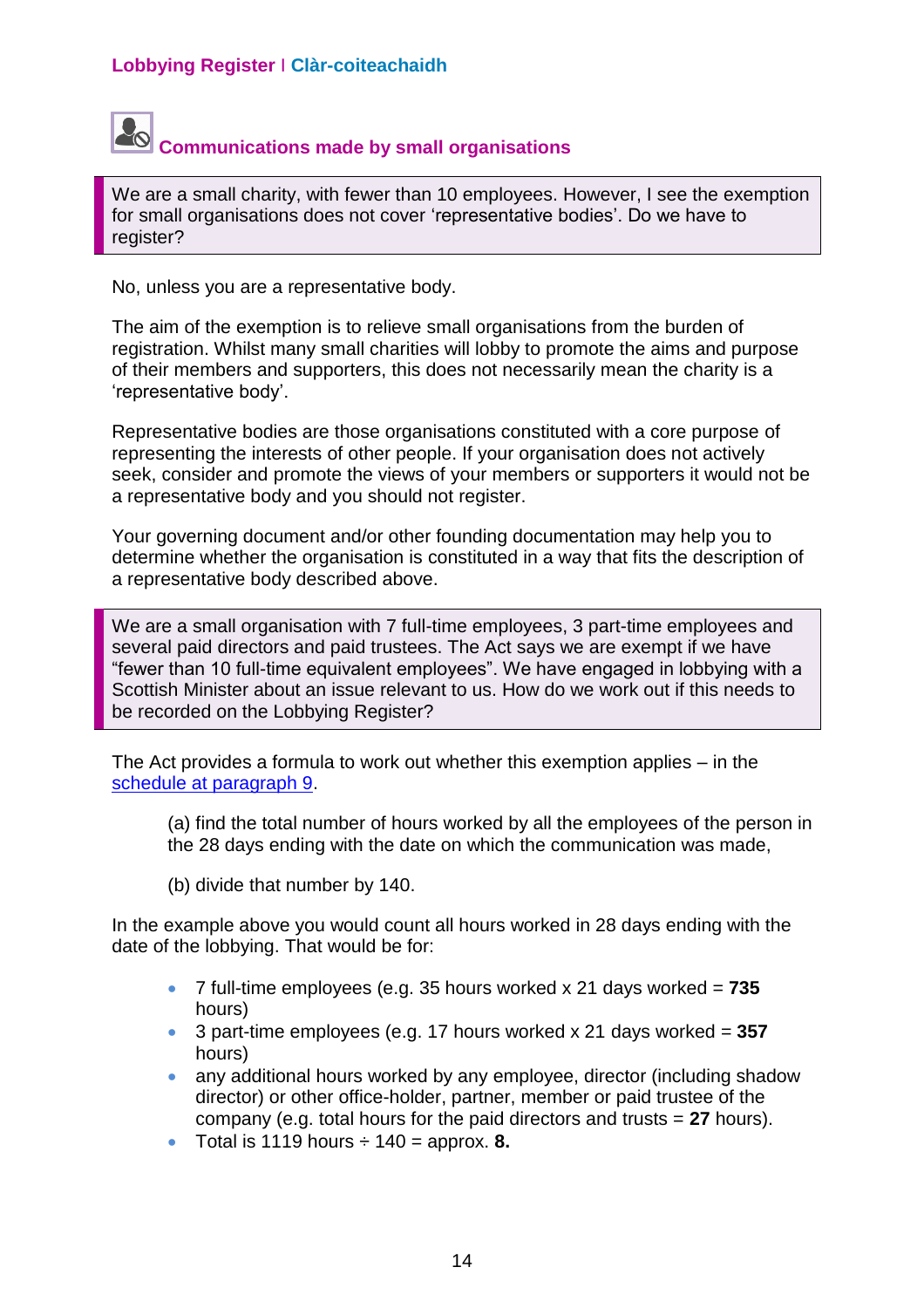So in this example fewer than 10 full-time equivalent employees were in post on the date the lobbying occurred so it is exempt from registration.

### <span id="page-14-0"></span>**Communications in Parliament or required under statute**

We have been invited to attend a Scottish Parliament Committee's business planning day. Does this count as regulated lobbying?

It could. While communications made in proceedings of Parliament are exempted from the definition of regulated lobbying, informal committee planning events are **not** formal proceedings and you would therefore need to apply the **5 Key Steps** in the parliamentary guidance to determine whether you are required to register.

While your participation in an away-day does not meet the exemption for formal proceedings of Parliament, it is possible that it will meet the exemption made in the following scenario – "Communications made on request".

<span id="page-14-1"></span>

I work for a company/organisation and called an MSP's office. In the course of the conversation we agreed it would be good to meet up to discuss an issue. I did not instigate this, so should I record the subsequent meeting on the Lobbying Register?

The phone-call outlined above is not regulated lobbying, as it is not face-to-face contact with an MSP. However, in terms of the planned meeting, which will be faceto-face, you will have to consider carefully who issued the invitation.

The purpose of this exemption is to allow MSPs and their offices, by their initiative, to request factual information or views on a topic(s) e.g. in terms of a policy matter they are concerned about. Discussion of these matters would be exempt and therefore not regulated lobbying.

As this example started with a phone-call made by you to the MSP's office, you will have to be sure that you did not initiate the meeting.

The same circumstances apply to requests made by the Scottish Government's Ministers, Permanent Secretary or Special Advisers, including requests made on their behalf by their private offices or other civil servants representing them.

I met with a Scottish Minister after a request from their private office to discuss information or views on a topic(s).While at the meeting a number of other issues were discussed. Should I therefore record this meeting on the Lobbying Register?

As the meeting was requested by the Ministerial private office, topics that you were invited to discuss are exempt.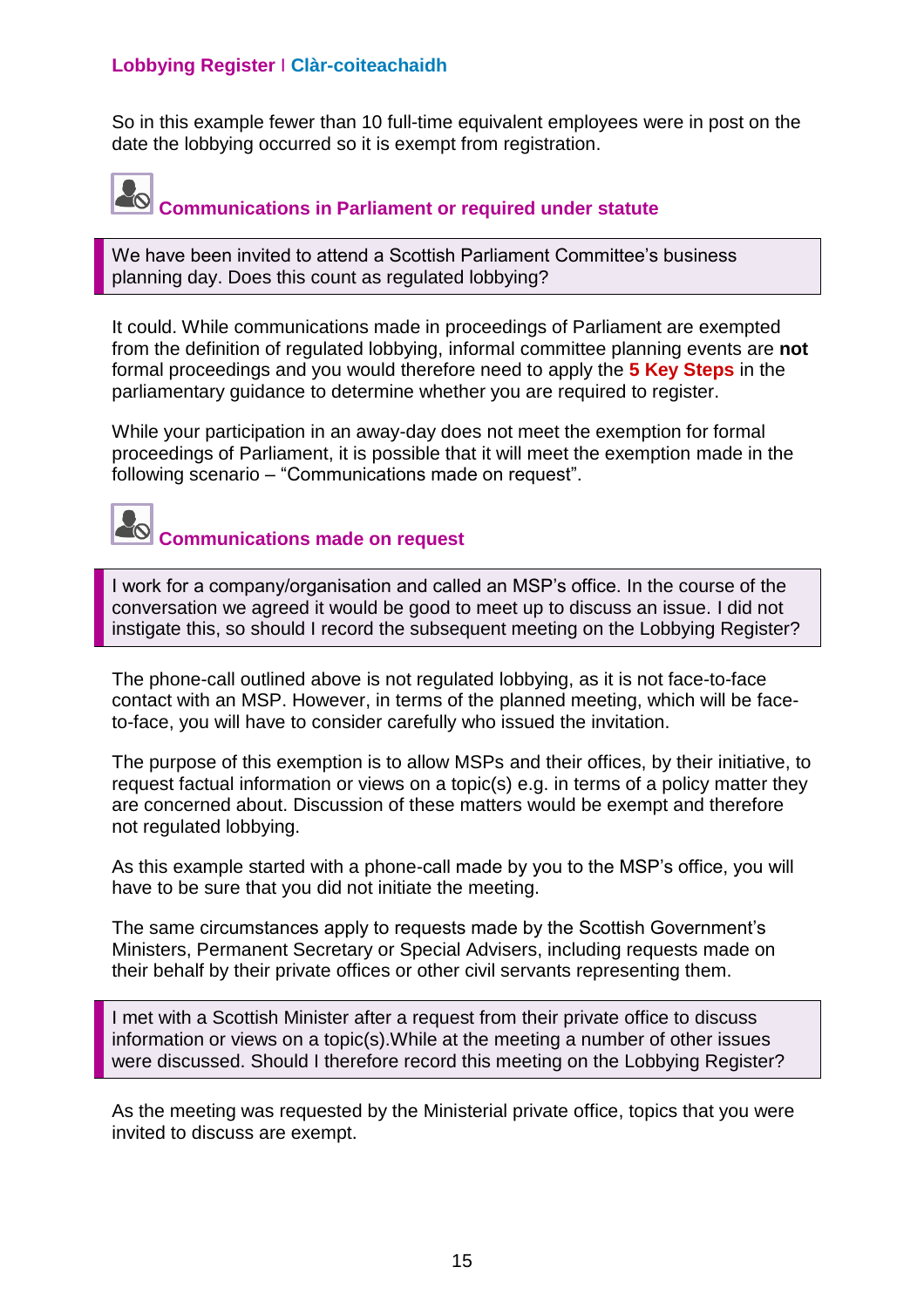Discussion of other topics would not be covered by this exemption, unless they had also been so requested. Any other issues raised by you would not be exempt. As such, you will have to consider, based on the **5 Key Steps**, whether any of those discussions have now become regulated lobbying and, if so, record the details on the Lobbying Register.

The same circumstances apply to discussions with MSPs or the Scottish Government's Permanent Secretary and Special Advisers.

<span id="page-15-0"></span>

I am a member of a Cross-Party Group. I have a discussion with one of the MSPs before or after the meeting but it relates to the Group's discussions. Do I need to record this?

There is no exemption for discussions that take place outside of a quorate meeting of the CPG, even if you are a member of the CPG concerned. A meeting is quorate when at least two MSPs who are members of the Group are in attendance.

It is therefore possible, in this example, that regulated lobbying could take place.

Check the **5 Key Steps** in the parliamentary guidance to determine your specific situation and review the list of exemptions to the Act.

<span id="page-15-1"></span>

I am a journalist but also hold an executive position in the media business I am employed by. I'm aware that journalism is exempt from regulated lobbying. Does that apply to everything I do as a journalist and we do as a media based business?

No. The Act exempts communications for "purposes of journalism" and provides no further definition. Some journalists could potentially lobby on behalf of their business and some also act in another capacity, for example as PR consultants.

If you were to lobby in that different type of capacity you should be aware that this could very well be regulated lobbying. For example, you have concluded an arranged media interview on a certain topic and post-interview you use the opportunity to inform or influence a Scottish Minister about a specific policy they are responsible for, which could benefit your business interests.

The exemption removing "communications made for the purposes of journalism" is very wide ranging. How do I know when I am acting beyond journalistic purposes?

As with the example above, you will need to consider the activity you are undertaking. If you consider the activity as journalism, you should be clear with the MSP, Scottish Minister etc., what the purpose of the discussion is for (e.g.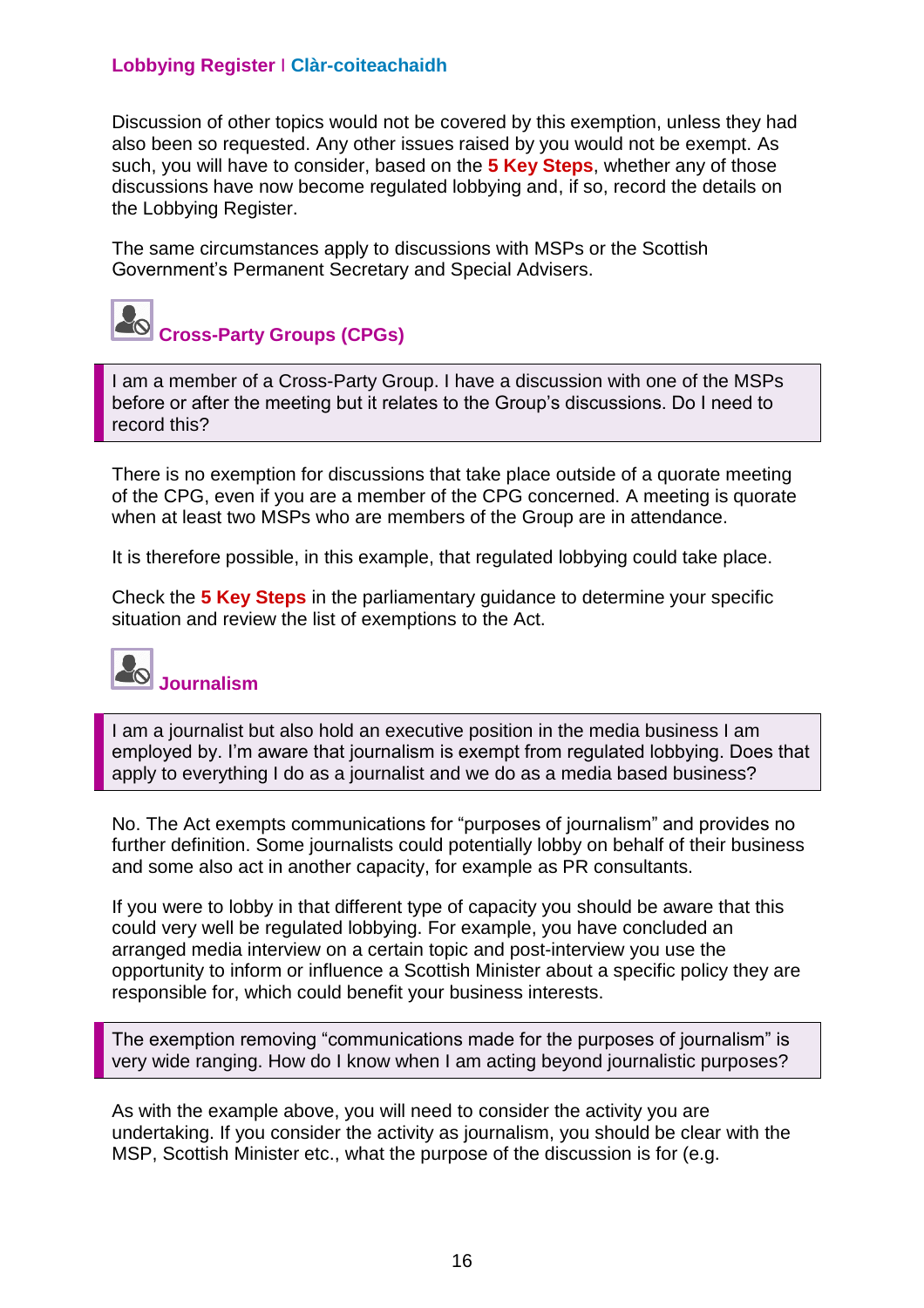conducting an interview which will subsequently be reported in your publication/website etc.).

If you do act in any other capacity, as mentioned in the example above, it is very important you are clear and transparent about the role in which you are operating. As always, check the **5 Key Steps** to consider whether you have engaged in regulated lobbying.

<span id="page-16-0"></span>

We are having face-to-face discussions with a Scottish Government Minister about potential job losses in our company. This is very sensitive; do we need to record this on the Lobbying Register?

No. A specific exemption applies when discussing such matters with MSPs, or the Scottish Government's Ministers, Special Advisers or the Permanent Secretary. This also applies when trade unions have similar discussions

### <span id="page-16-1"></span>**Communications by political parties**

Our company/organisation met with a political party, at our request, as we wanted to provide views in relation to a policy they will include in a future election manifesto. Is this regulated lobbying?

This exemption is for communications made **by** (or on behalf of) political parties, not communications made **to** political parties.

In the circumstances outlined above, where you have initiated communication, it is possible that you have engaged in regulated lobbying if you discussed Government or parliamentary functions (with an MSP, Minister, etc.) and you were doing so in your capacity as a paid employee. As always, check the **5 Key Steps** to consider whether you have engaged in regulated lobbying.

### <span id="page-16-2"></span>**Government and Parliamentary communications etc.**

Our organisation is already required to comply with Freedom of Information (FOI) legislation – my understanding is that we therefore don't need to record any information on the Lobbying Register?

Yes, that's correct. If your organisation is subject to the requirements of either Scottish or UK FOI legislation then you are exempt from having to register on the Lobbying Register. Useful links are here:

- [Freedom of Information \(Scotland\) Act 2002](http://www.legislation.gov.uk/asp/2002/13/schedule/1)
- [Freedom of Information Act 2000 \(the UK Act\)](http://www.legislation.gov.uk/ukpga/2000/36/schedule/1)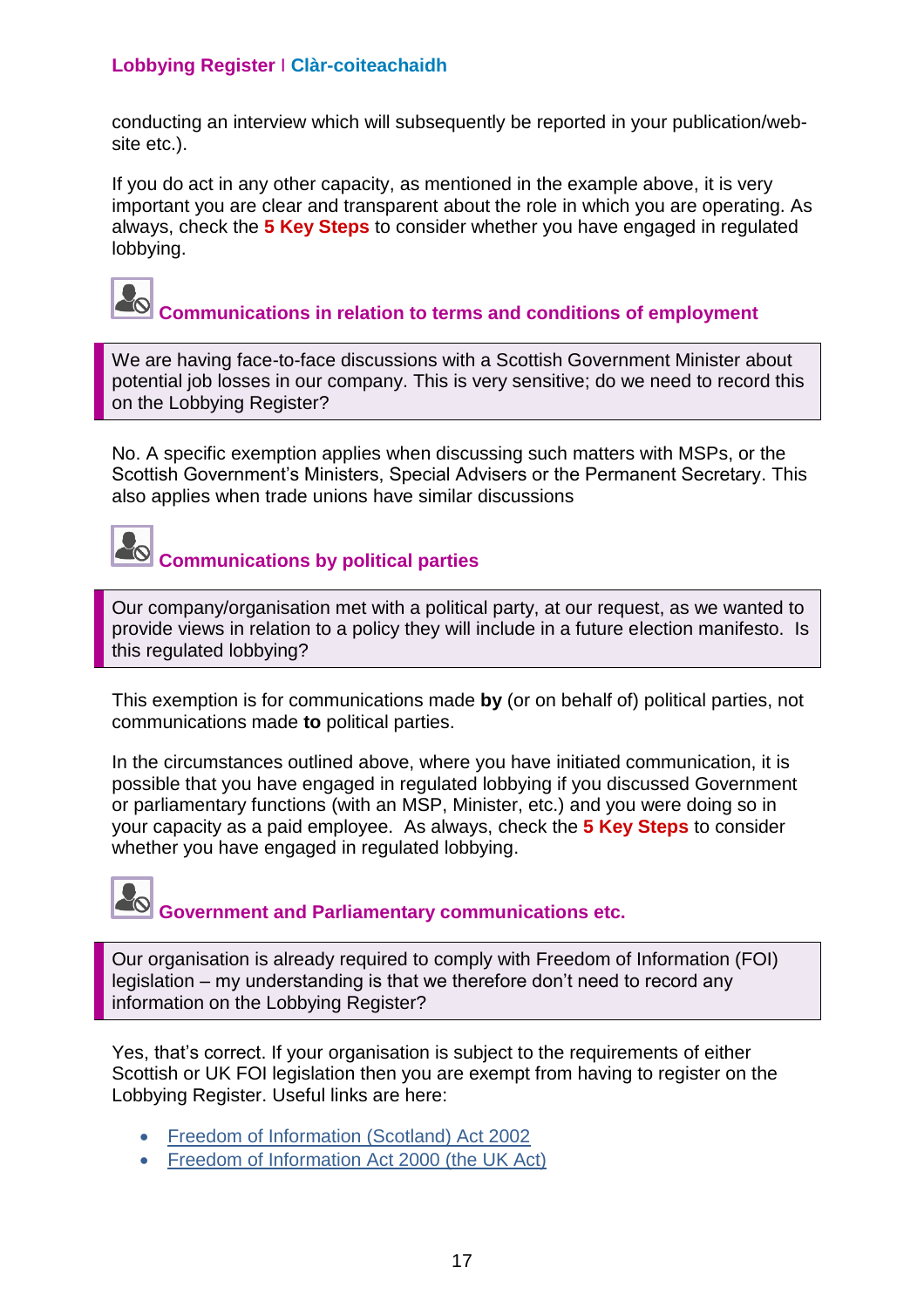However, voluntary registration and the submission of Information Returns is an option open to you. The Lobbying Register Team will be able to provide further information on voluntary registration.

#### $\left(\widehat{\bm{l}}\right)$ **More information**

Further information relating to the topics covered above is contained in the following chapter of the Parliamentary Guidance:

• [Communications which are Not Lobbying](http://www.scottish.parliament.uk/gettinginvolved/105978.aspx)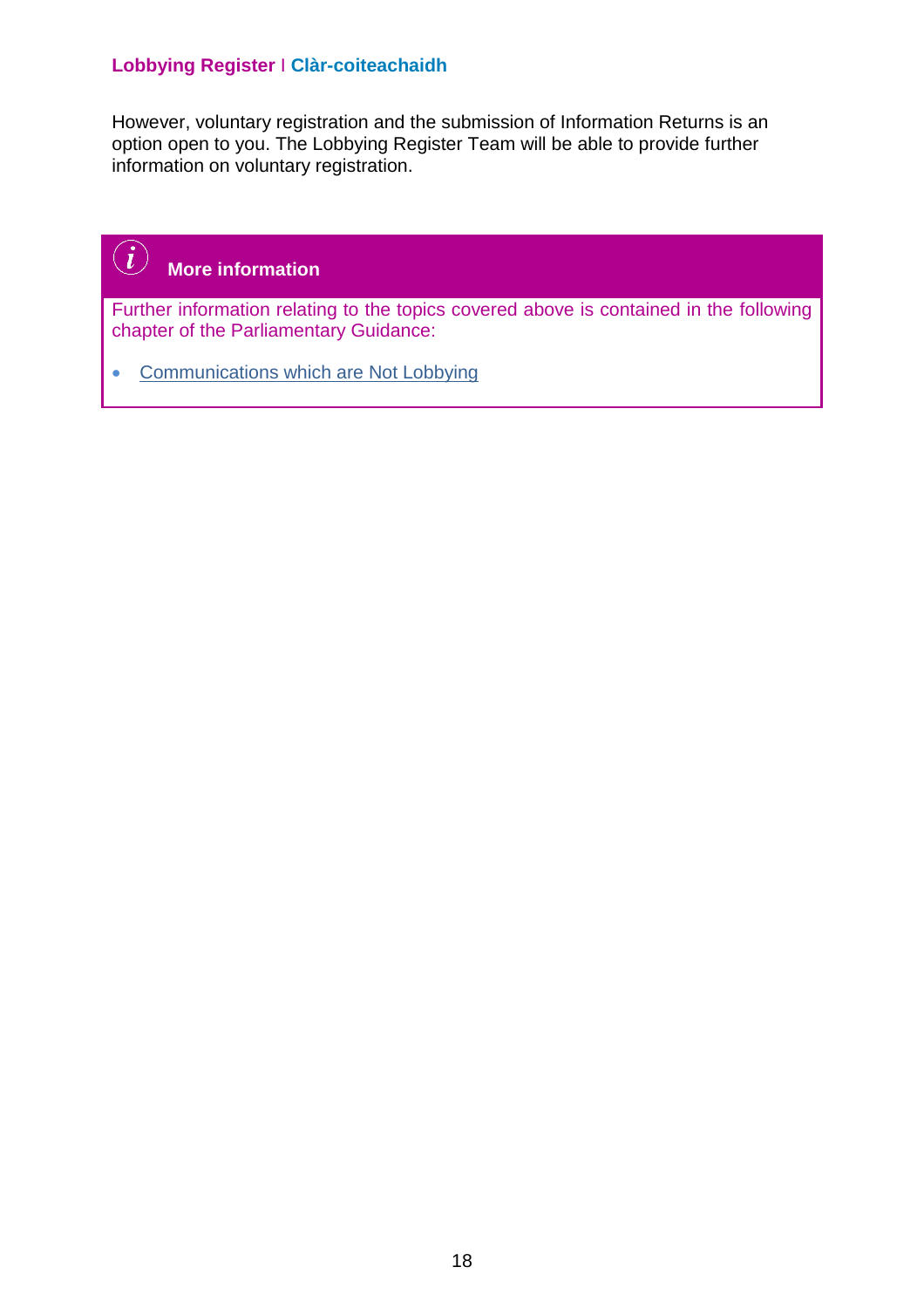### <span id="page-18-0"></span>**USING THE LOBBYING REGISTER**

<span id="page-18-1"></span>

I work for a company/organisation based outside of Scotland. Do I need to be aware of the Act?

Yes, regulated lobbying can take place regardless of where you are based.

We are a company based overseas and understand we have to register if we engage in regulated lobbying with Scottish MSPs and Ministers, Special Advisers or the Permanent Secretary of the Scottish Government. However, as we are overseas we do not have a registered UK company number – this seems to be a requirement when registering as a company on the Lobbying Register?

If you are an overseas company without a UK registered company number, use the category of 'Other' during online registration, rather than the category of 'Company'.

We are a company/organisation whose activities are exempt under the Act. However we would still like to join the Lobbying Register as we do lobby those defined under the Act and would like to be fully transparent about this. Can we?

Yes. Voluntary registration (and submission of Information Returns about your lobbying activity) is possible if you lobby MSPs and Ministers, Special Advisers or the Permanent Secretary of the Scottish Government face-to-face. Contact the Lobbying Register Team in the first instance – they can take you through how to register and the particular circumstances that apply to voluntary registrants using the Lobbying Register.

### **Information Returns**

I work for a company/organisation with wide UK and world interests. We met with a Minister to discuss a range of matters, some of which related to policy matters within Scotland and some to UK, European and other worldwide policy matters. What do we record on the Lobbying Register?

Regulated lobbying only applies in relation to Scottish Government or Scottish parliamentary functions. If you need to mention other matters to put your Information Return into context then it is possible to do so in the 'Purpose of the Lobbying' field in your Information Return.

I work for a company and we need to discuss a commercially sensitive issue with a Minister. We don't want to record this in an Information Return. Can we avoid doing so?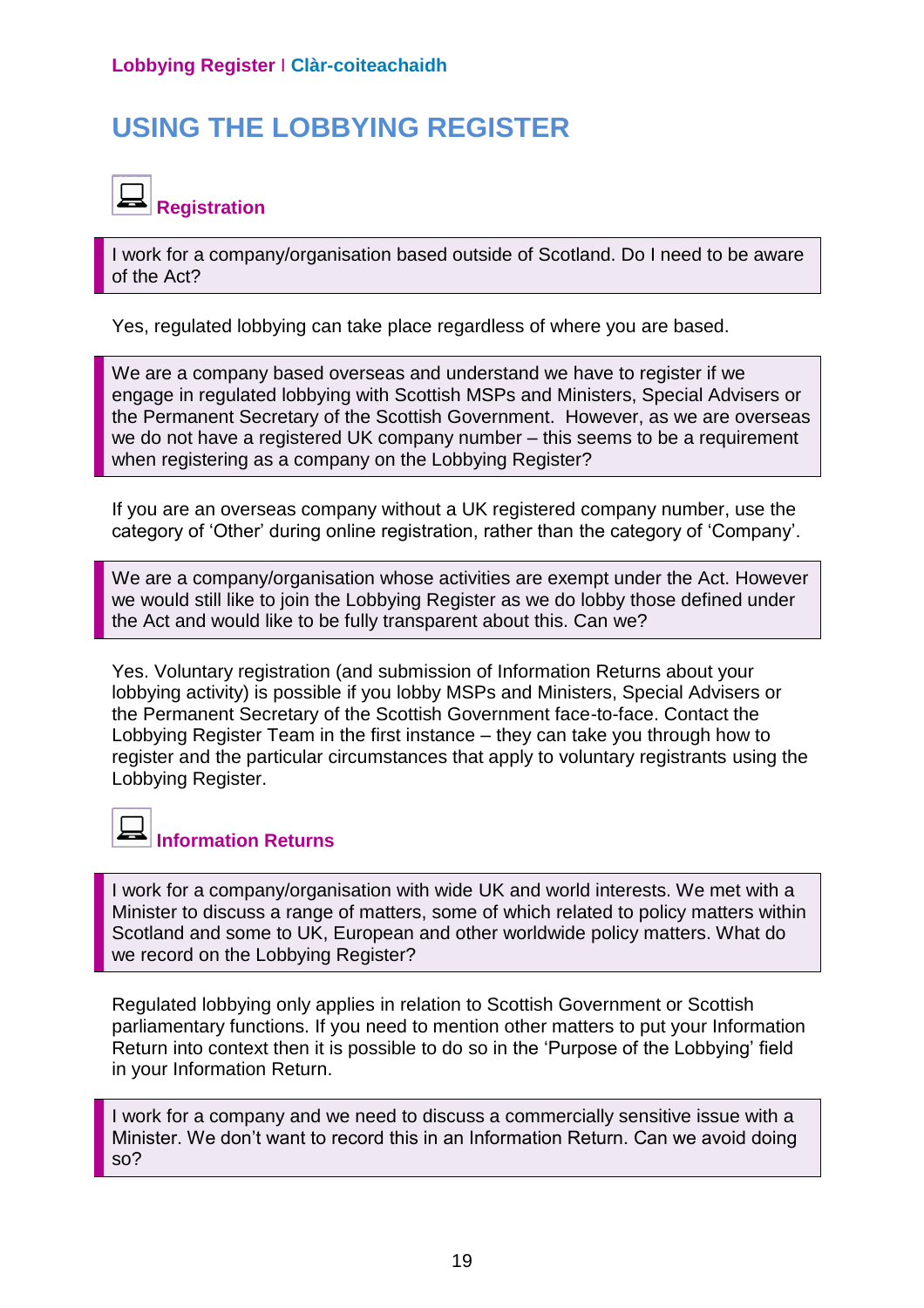No. There is no specific exemption to cover issues relating to commercially sensitive issues. You will need to think how you can address this in your Information Return in terms of the text you use to record the activity and the timing of submission of the Information Return, within the statutory limit.

My organisation wants to discuss a sensitive policy issue with MSPs from different political parties. However, if one party is able to see that we are discussing the same policy issue with another party that will not help our strategy.

All conversations, if regulated lobbying, have to be recorded on the Lobbying Register. There is no exemption for strategic or sensitive issues.

I am employed and paid by an organisation which helps individuals with advocacy representation because they are unable to do so by themselves (for reasons of disability, etc.). What happens if I meet with an MSP to represent their views?

The Act exempts communications made by an individual on their own behalf. As you are employed and paid there is at present no exemption of your role from regulated lobbying.

As a practicing solicitor I am going to represent my client at a meeting I have set-up with a Scottish Minister. They do not wish to be involved in the meeting and do not wish their names to be recorded on the Lobbying Register. As a solicitor, how does client confidentiality apply?

If you are lobbying on behalf of a third party, you must provide the name of the client(s) you are lobbying for (as part of your Information Return). This is a statutory requirement under the Act. If you are a solicitor who engages in this type of lobbying you should be clear to your client that this type of client privilege does not apply because of the direct requirements under this legislation. The Law Society intend to issue guidance to solicitors on this issue.

#### **More information**

 $\mathbf{i}$ 

Further information relating to the topics covered above is contained in the following chapter of the Parliamentary Guidance:

[Using the Lobbying Register](http://www.scottish.parliament.uk/gettinginvolved/105978.aspx)